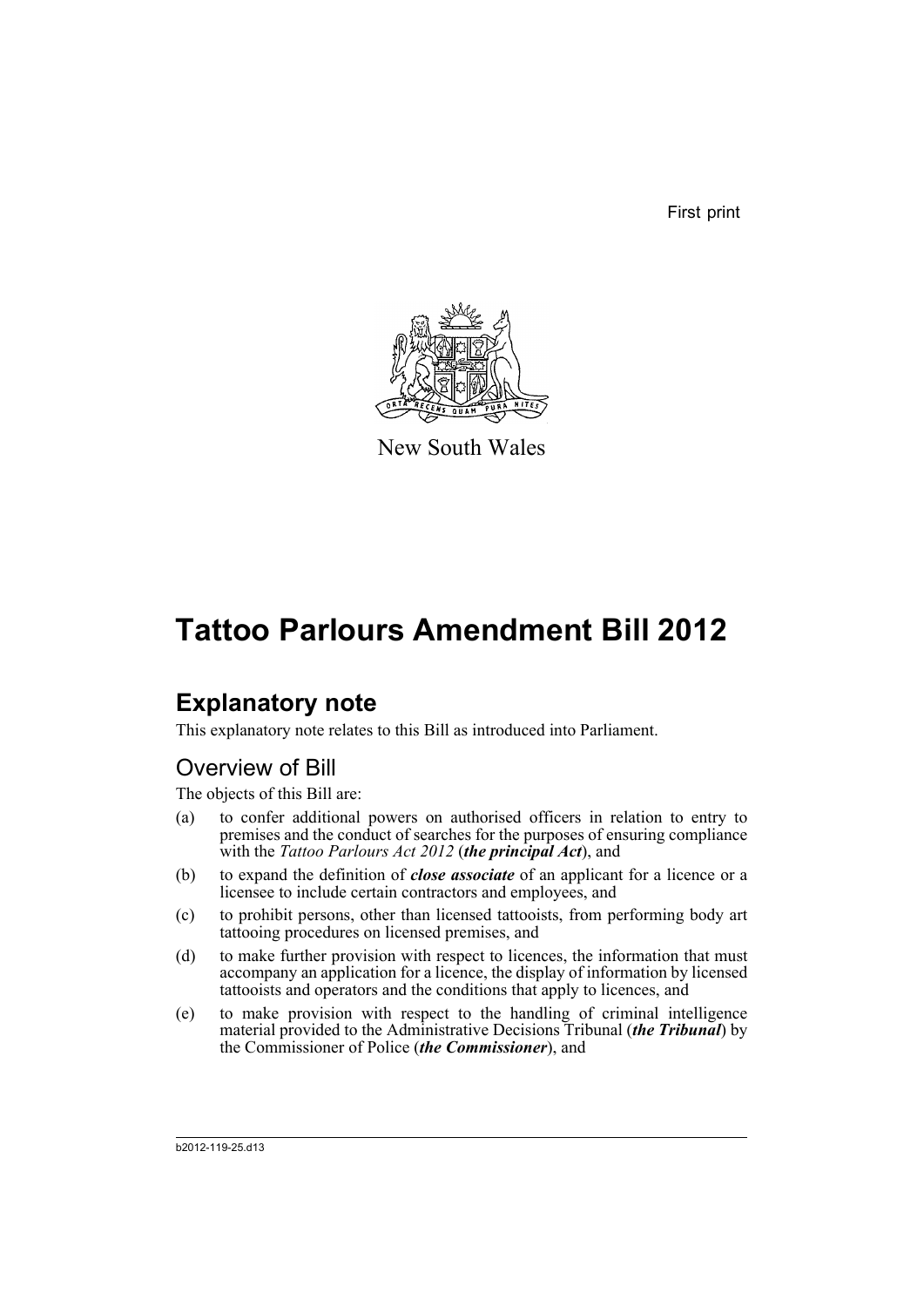Explanatory note

- (f) to allow the Commissioner to require a licensee or close associate of a licensee to provide certain information in connection with investigations for security determinations about licensees, and
- (g) to make provision for the making and keeping of records in relation to body art tattooing businesses, and
- (h) to make other minor amendments.

## Outline of provisions

**Clause 1** sets out the name (also called the short title) of the proposed Act.

**Clause 2** provides for the commencement of the proposed Act on the date of assent to the proposed Act.

### **Schedule 1 Amendment of Tattoo Parlours Act 2012 No 32**

**Schedule 1 [1]** expands the definition of *close associate* of an applicant for a licence or a licensee to include a person who is or will be an employee, or is or will be a contractor, in respect of the business carried on pursuant to the licence. The principal Act allows the Director-General to require certain information to be provided relating to close associates of an applicant or licensee and allows the Commissioner to have regard to information relating to close associates of an applicant or licensee when making a security determination.

**Schedule 1 [2]** provides that it is an offence for a person to perform a body art tattooing procedure (whether or not for fee or reward) at licensed premises unless the person is authorised to do so under a tattooist licence. **Schedule 1 [3]** makes a consequential amendment.

**Schedule 1 [4]** provides that an application for a licence must be accompanied by copies of 3 forms of personal identification (of a kind approved by the Director-General) in respect of each individual identified as being a close associate of the applicant.

**Schedule 1 [6]** provides that a tattooist licence or operator licence comes into force on the date specified in the licence rather than on the date on which the licence is collected by the licensee.

**Schedule 1 [8]** allows the Commissioner to require a licensee or a close associate of a licensee to provide information for the purpose of investigating and determining whether a licensee continues to be a fit and proper person to hold a licence or whether it would be contrary to the public interest for the licensee to continue to hold the licence.

**Schedule 1 [9]** provides that it is a condition of an operator licence that the licensee must not permit an individual to perform any body art tattooing procedure at the licensed premises unless the individual is licensed to do so.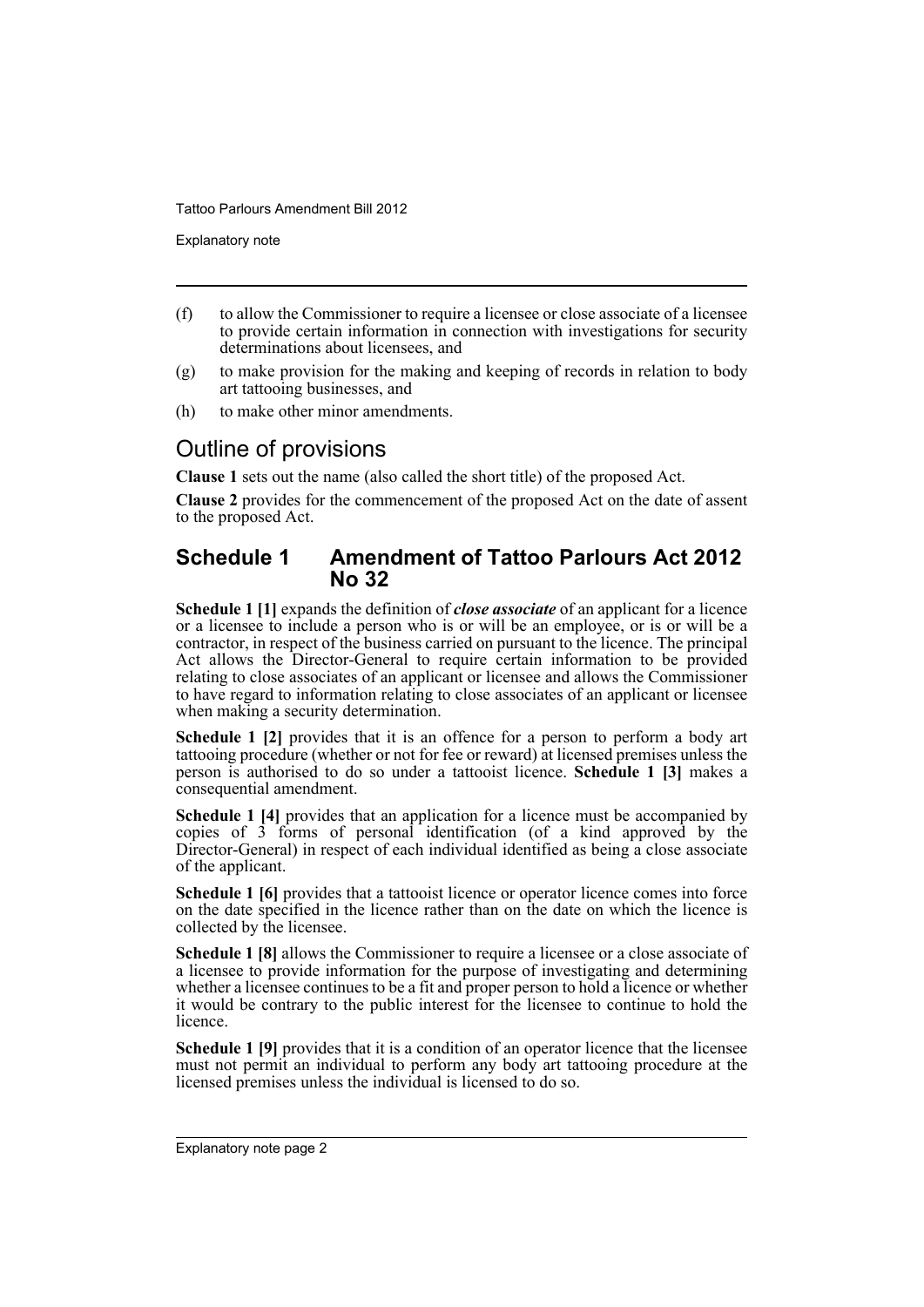Explanatory note

**Schedule 1 [10]** allows for the making of regulations that specify the document or information that a licensee under an operator licence is required to display in licensed premises. It is a condition of a licence that a licensee must comply with the Act and the regulations.

**Schedule 1 [11]** provides that the Director-General must cancel a licence if the licensee does not collect the licence within 60 days of being notified of the grant of the licence. This is in addition to the existing requirement that the Director-General must cancel a licence if an adverse security determination is made by the Commissioner about the licensee. **Schedule 1 [5], [7] and [12]** make consequential amendments.

**Schedule 1 [14]** allows the Commissioner to withdraw from a security determination information from a criminal intelligence report or other criminal information that has been included in the determination if the Tribunal determines that the information is not information that the Tribunal is prevented from disclosing in the reasons for its decision. The amendment provides that, in such a case, the Tribunal is to give the Commissioner an opportunity to withdraw the information before making its decision. If the Commissioner withdraws information, the Tribunal is not to consider that information in its decision and must not disclose that information to any person. **Schedule 1 [13]** makes a consequential amendment.

**Schedule 1 [16]** inserts proposed sections 30A–30C. **Schedule 1 [15] and [17]** make consequential amendments.

**Proposed section 30A** permits an authorised officer to enter licensed premises, or other premises on which the officer reasonably suspects body art tattooing procedures are being performed, for the purpose of ensuring compliance with the principal Act.

**Proposed section 30B** permits an authorised officer to obtain a warrant to enter premises and conduct a search of the premises for evidence of a breach of the principal Act if there are reasonable grounds for believing that a provision of the principal Act has been contravened.

**Proposed section 30C** permits an authorised officer to exercise certain functions while conducting a search of premises that have been lawfully entered in accordance with the principal Act for the purpose of determining whether a provision of the principal Act has been or is being contravened.

**Schedule 1 [18]** provides that it is an offence to obstruct or hinder an authorised officer who is exercising functions under the principal Act in the course of determining whether a contravention of that Act has occurred, or to fail to comply with a reasonable request made by such an officer in exercising such a function.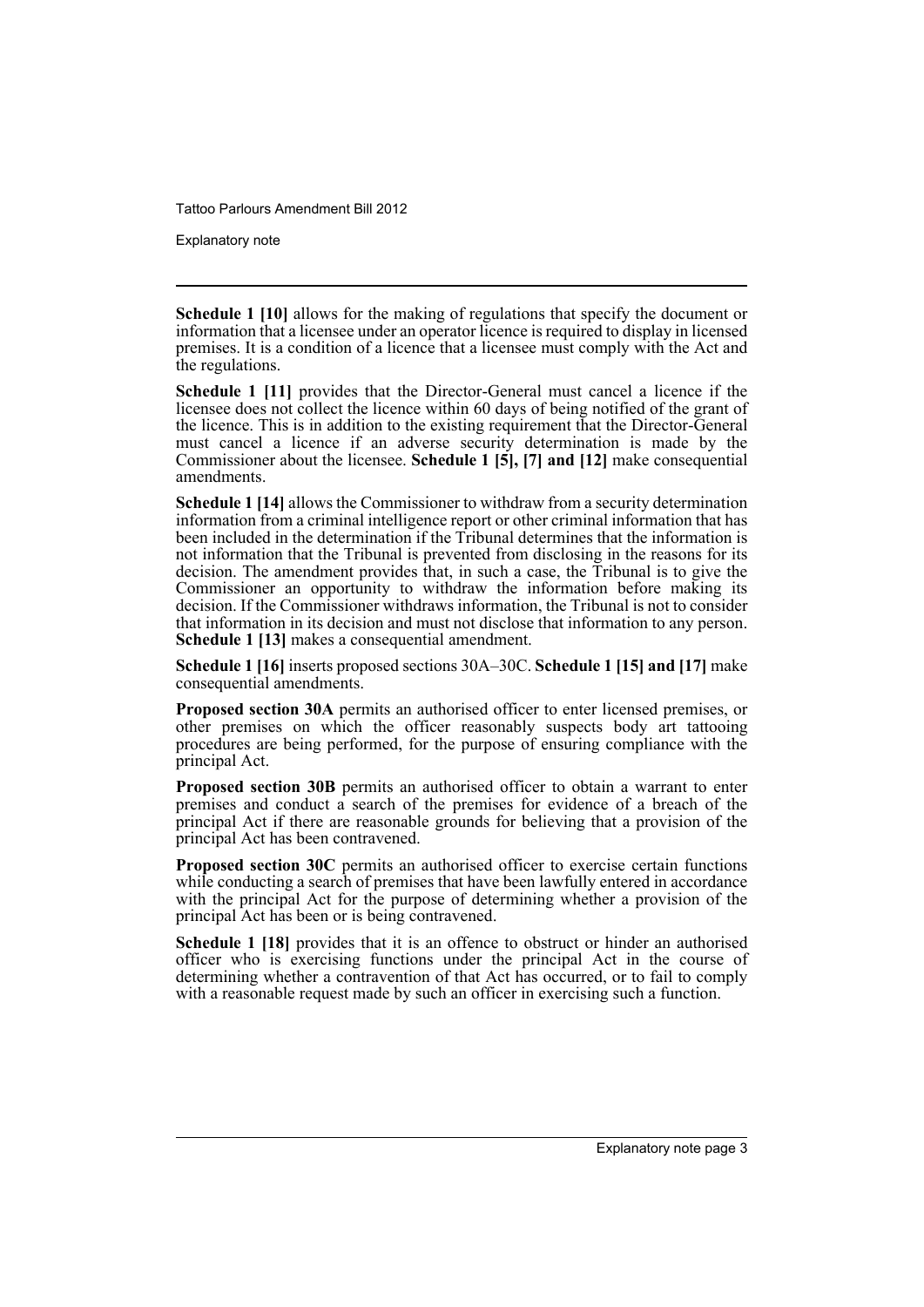Explanatory note

**Schedule 1 [19], [20] and [21]** expand the general regulation-making power under the principal Act to allow for the making of regulations with respect to the following:

- (a) the application of and exemptions from the licence requirements of the Act, including the issue of short term permits to perform body art tattooing procedures, and the conduct of body art tattooing shows or exhibitions,
- (b) the refund of fees paid under the Act, in addition to the existing power to make regulations relating to the waiver, reduction and postponement of such fees,
- (c) the making, keeping and inspection of records relating to body art tattooing businesses.

**Schedule 1 [22]** inserts transitional provisions consequent on the enactment of both the principal Act and proposed Act.

### **Schedule 2 Amendment of Law Enforcement (Powers and Responsibilities) Act 2002 No 103**

**Schedule 2** makes an amendment consequent on the insertion of proposed section 30B in the *Tattoo Parlours Act 2012* by Schedule 1 [16].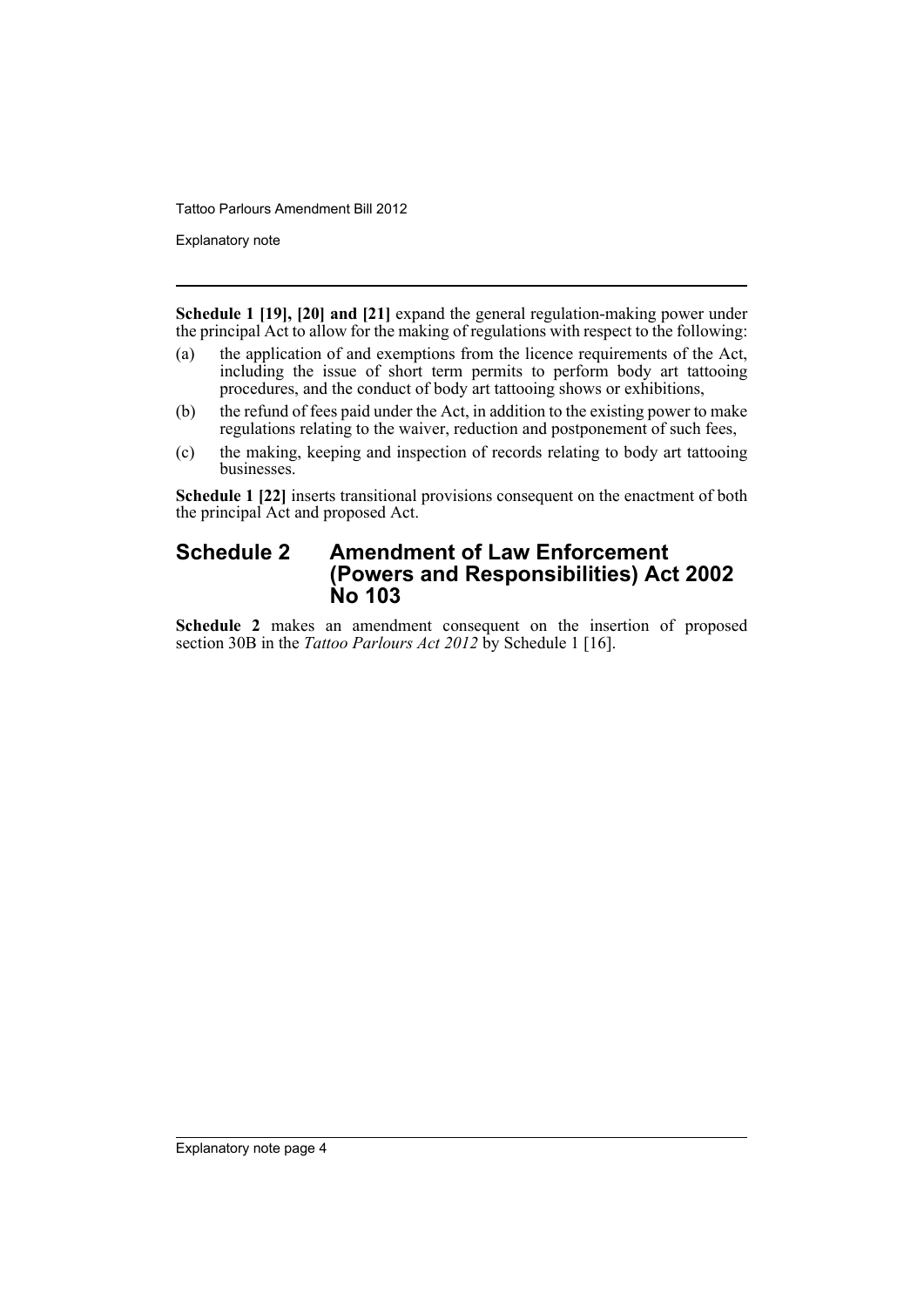First print



New South Wales

# **Tattoo Parlours Amendment Bill 2012**

## **Contents**

|            |                                                                               | Page |
|------------|-------------------------------------------------------------------------------|------|
| 1          | Name of Act                                                                   |      |
|            | Commencement                                                                  | 2    |
|            | Schedule 1 Amendment of Tattoo Parlours Act 2012 No 32                        | 3    |
| Schedule 2 | Amendment of Law Enforcement (Powers and<br>Responsibilities) Act 2002 No 103 | 10.  |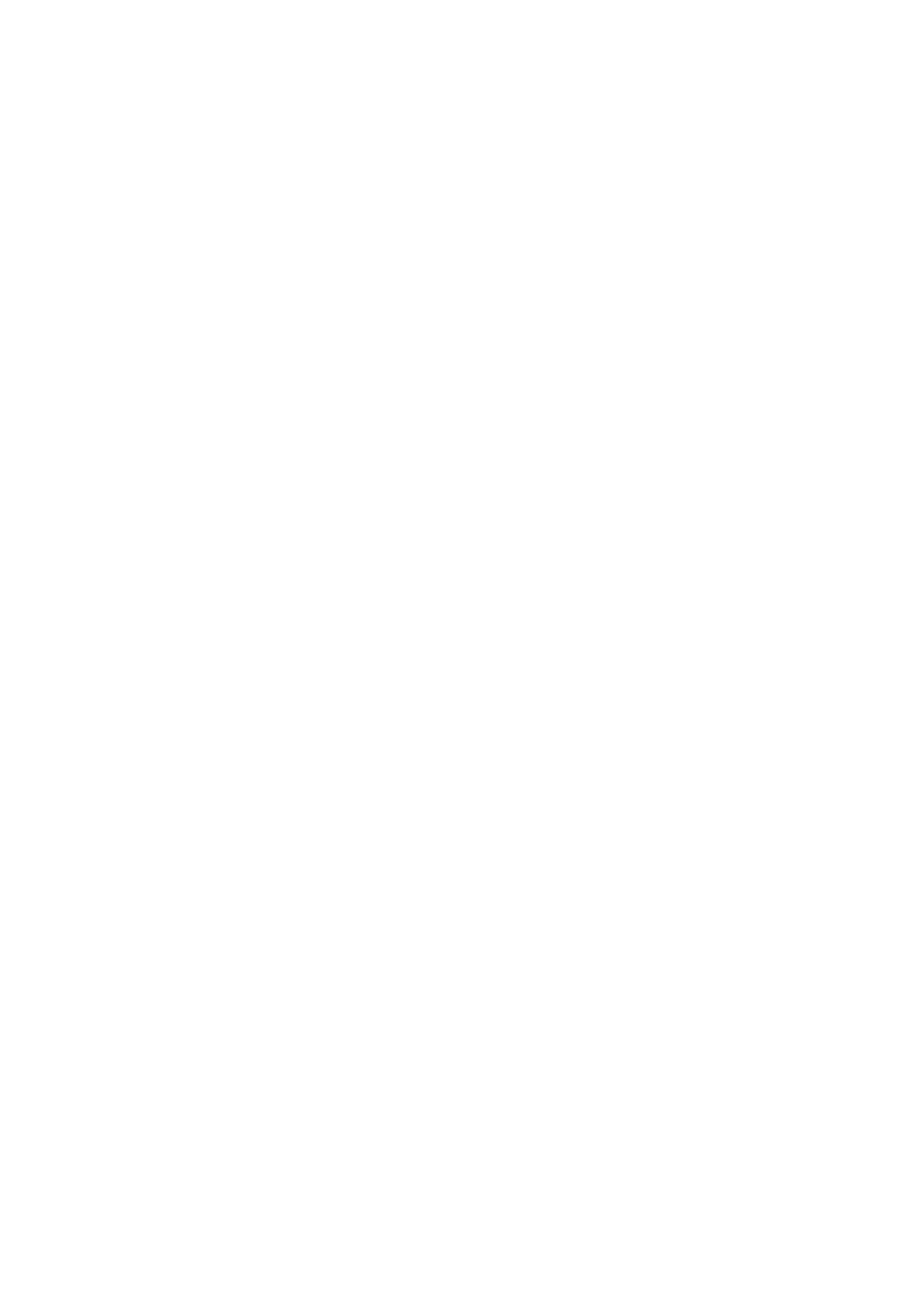

New South Wales

# **Tattoo Parlours Amendment Bill 2012**

No , 2012

### **A Bill for**

An Act to amend the *Tattoo Parlours Act 2012* to make further provision with respect to the licensing and regulation of body art tattooing businesses and body art tattooists.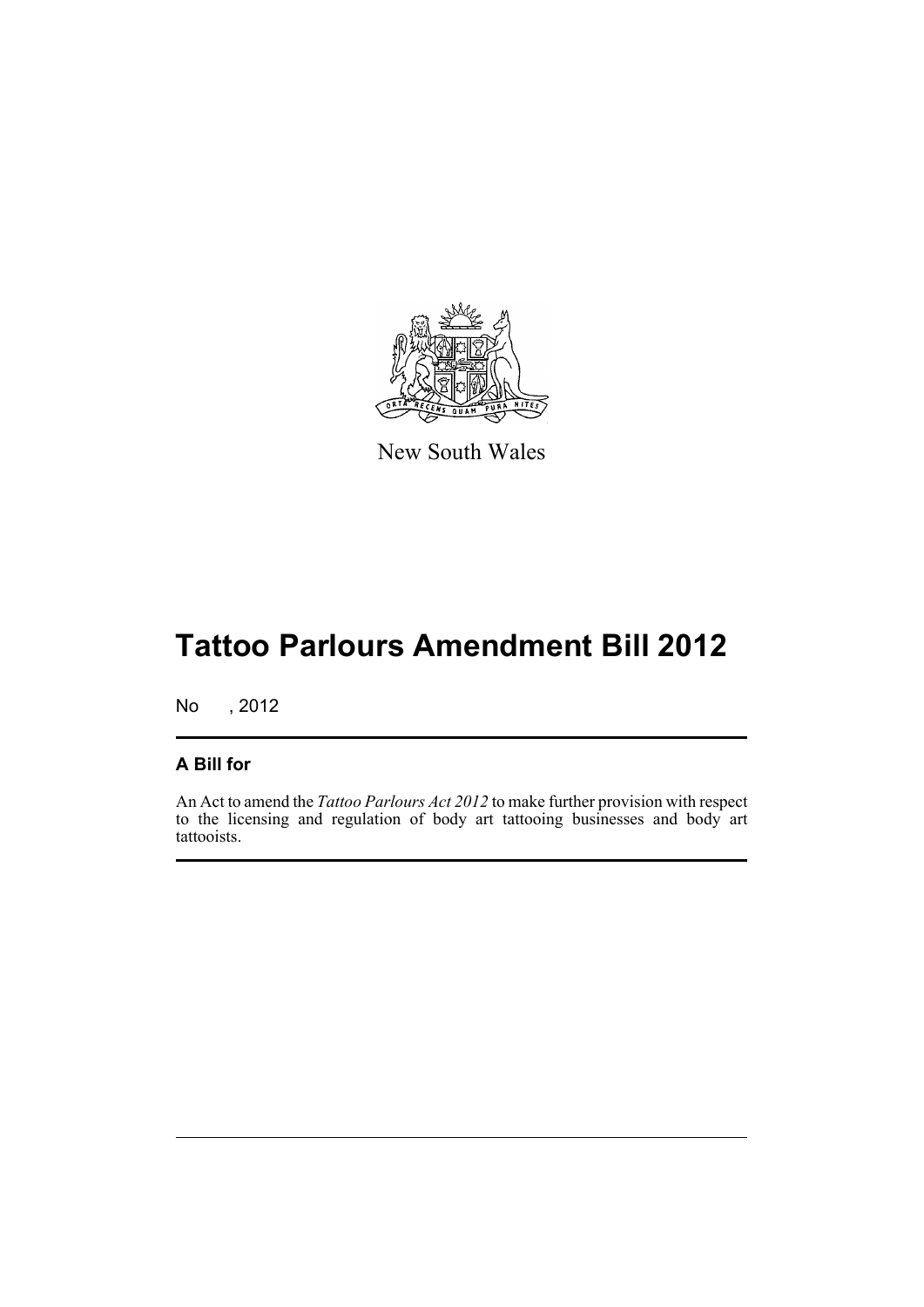<span id="page-7-1"></span><span id="page-7-0"></span>

| The Legislature of New South Wales enacts:            |                |
|-------------------------------------------------------|----------------|
| Name of Act                                           | $\mathcal{P}$  |
| This Act is the Tattoo Parlours Amendment Act 2012.   | 3              |
| <b>Commencement</b>                                   | $\overline{a}$ |
| This Act commences on the date of assent to this Act. | 5              |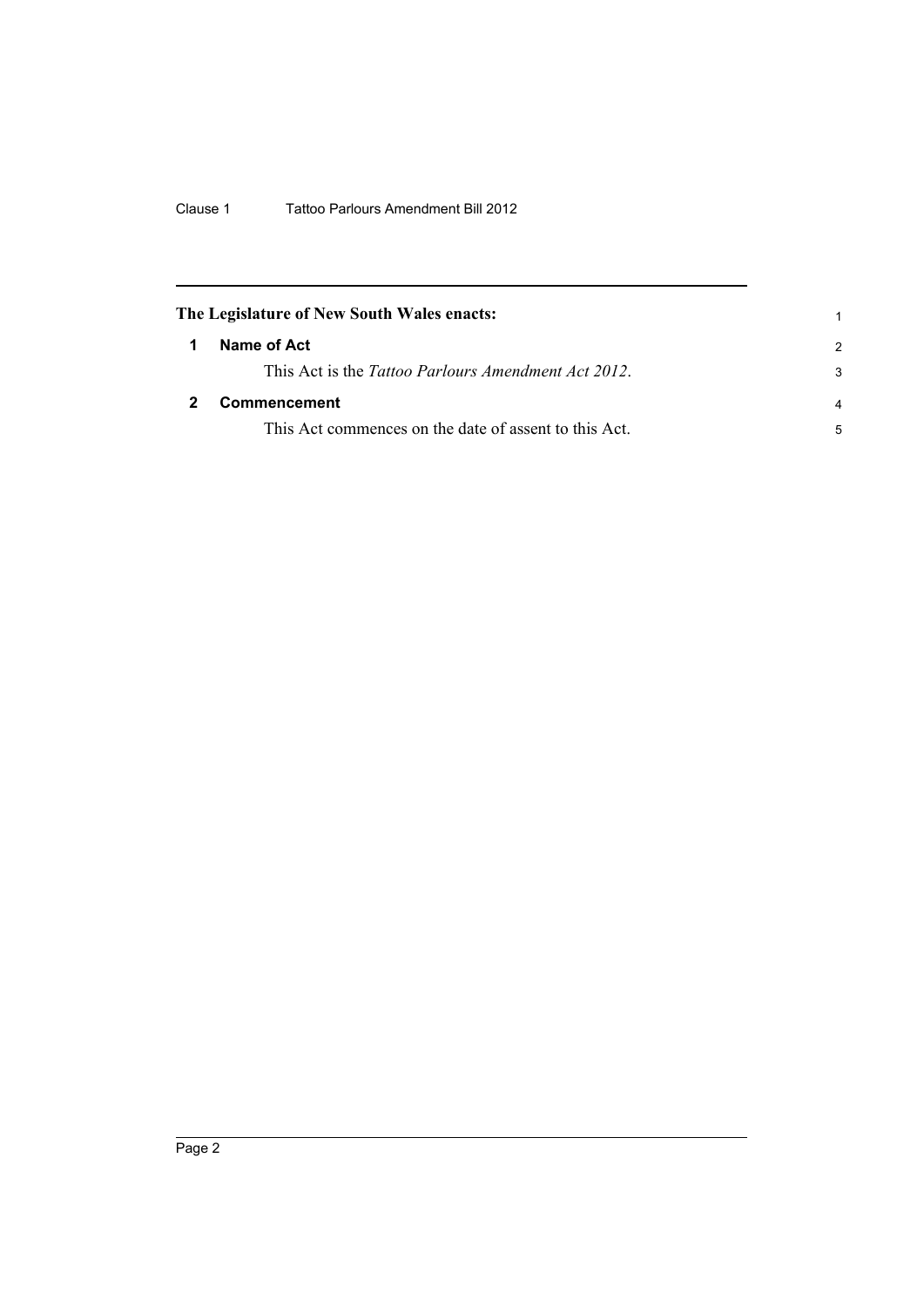Amendment of Tattoo Parlours Act 2012 No 32 Schedule 1

<span id="page-8-0"></span>

|     | <b>Schedule 1</b>       | <b>Amendment of Tattoo Parlours Act 2012</b><br><b>No 32</b>                                                                                                                                                                           | 1<br>$\overline{c}$  |
|-----|-------------------------|----------------------------------------------------------------------------------------------------------------------------------------------------------------------------------------------------------------------------------------|----------------------|
| [1] |                         | Section 4 Meaning of "close associate"                                                                                                                                                                                                 | 3                    |
|     |                         | Insert at the end of section $4(1)(b)$ :                                                                                                                                                                                               | 4                    |
|     |                         | $\cdot$ or                                                                                                                                                                                                                             | 5                    |
|     |                         | (c)<br>is or will be engaged as a contractor or employed in the<br>business of the applicant or licensee that is or will be<br>carried on under the authority of the licence.                                                          | 6<br>7<br>8          |
| [2] |                         | Section 7 Body art tattooists to be licensed                                                                                                                                                                                           | 9                    |
|     |                         | Insert after section $7(1)$ :                                                                                                                                                                                                          | 10                   |
|     | (1A)                    | An individual must not perform any body art tattooing procedure<br>(whether or not for fee or reward) at premises in respect of which<br>an operator licence is in force unless authorised to do so by a<br>tattooist licence.         | 11<br>12<br>13<br>14 |
|     |                         | Maximum penalty:                                                                                                                                                                                                                       | 15                   |
|     |                         | for a first offence, 50 penalty units, and<br>(a)                                                                                                                                                                                      | 16                   |
|     |                         | (b)<br>for a second or subsequent offence, 100 penalty units.                                                                                                                                                                          | 17                   |
|     | (1B)                    | An individual is not liable to be convicted of an offence under<br>both subsections (1) and (1A) in respect of essentially the same<br>act or omission.                                                                                | 18<br>19<br>20       |
| [3] | Section 7 (2)           |                                                                                                                                                                                                                                        | 21                   |
|     |                         | Omit "Subsection (1) does".                                                                                                                                                                                                            | 22                   |
|     |                         | Insert instead "Subsections (1) and (1A) do".                                                                                                                                                                                          | 23                   |
| [4] |                         | <b>Section 11 Licence applications</b>                                                                                                                                                                                                 | 24                   |
|     |                         | Insert after section 11 $(5)$ $(b)$ :                                                                                                                                                                                                  | 25                   |
|     |                         | in addition to the statement required under section 12, be<br>(b1)<br>accompanied by copies of 3 forms of personal<br>identification of an approved kind for each individual<br>identified as a close associate in that statement, and | 26<br>27<br>28<br>29 |
| [5] |                         | Section 16 Decision of Director-General in relation to licence application                                                                                                                                                             | 30                   |
|     | Omit section 16 $(7)$ . |                                                                                                                                                                                                                                        | 31                   |
|     |                         |                                                                                                                                                                                                                                        |                      |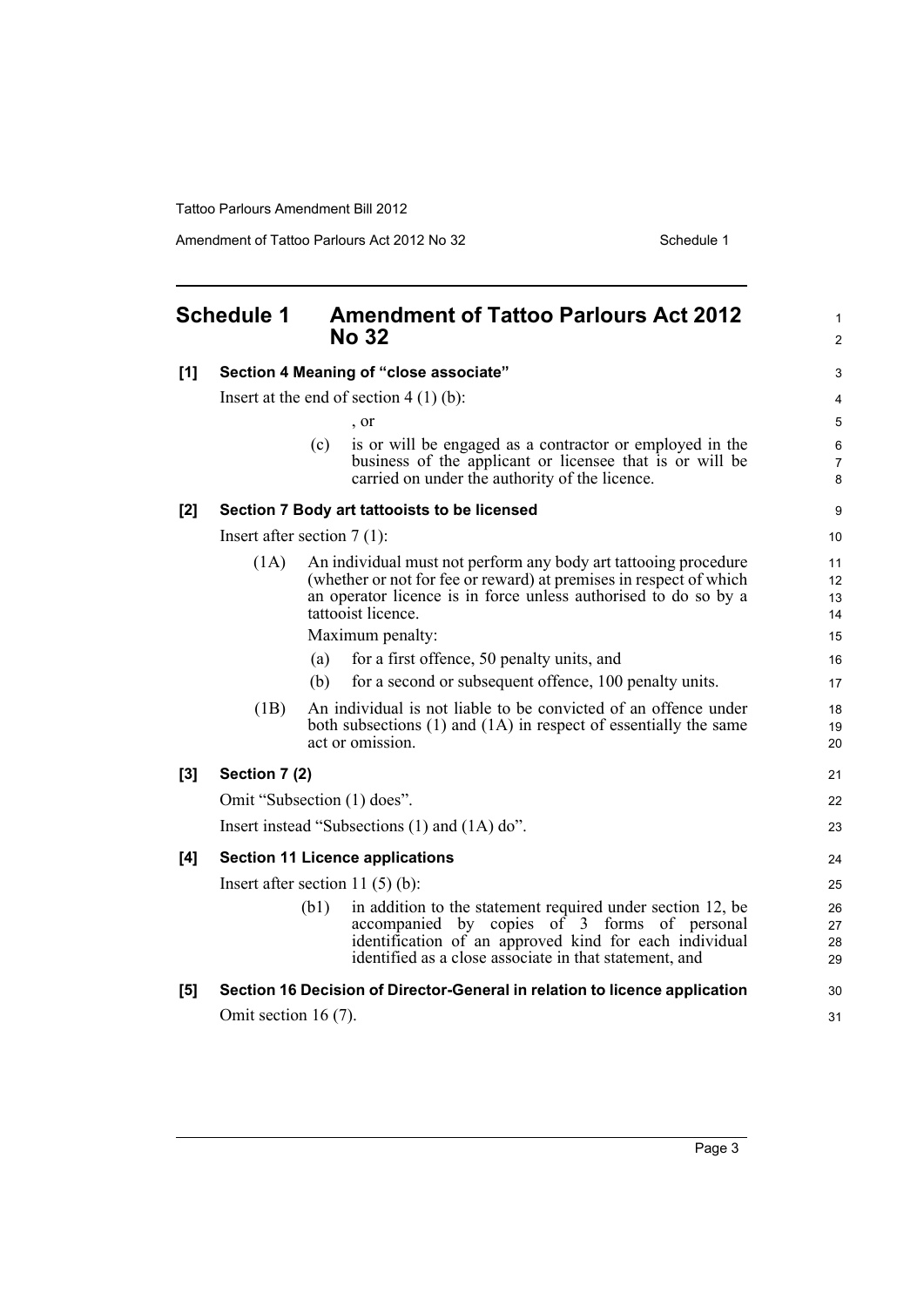Schedule 1 Amendment of Tattoo Parlours Act 2012 No 32

| [6] |            |                       |                          | <b>Section 17 Duration of licence</b>                                                                                                                                                                                                                                                                                                                                                                                                                                                                                                                                                                                                                                                                                                                                                                                                                                                                   | 1                                                                                     |
|-----|------------|-----------------------|--------------------------|---------------------------------------------------------------------------------------------------------------------------------------------------------------------------------------------------------------------------------------------------------------------------------------------------------------------------------------------------------------------------------------------------------------------------------------------------------------------------------------------------------------------------------------------------------------------------------------------------------------------------------------------------------------------------------------------------------------------------------------------------------------------------------------------------------------------------------------------------------------------------------------------------------|---------------------------------------------------------------------------------------|
|     |            |                       |                          | Omit section 17 (1). Insert instead:                                                                                                                                                                                                                                                                                                                                                                                                                                                                                                                                                                                                                                                                                                                                                                                                                                                                    | $\overline{2}$                                                                        |
|     |            | (1)                   |                          | A licence comes into force on the date specified in the licence.                                                                                                                                                                                                                                                                                                                                                                                                                                                                                                                                                                                                                                                                                                                                                                                                                                        | 3                                                                                     |
| [7] |            | <b>Section 17 (5)</b> |                          |                                                                                                                                                                                                                                                                                                                                                                                                                                                                                                                                                                                                                                                                                                                                                                                                                                                                                                         | 4                                                                                     |
|     |            |                       | Omit the subsection.     |                                                                                                                                                                                                                                                                                                                                                                                                                                                                                                                                                                                                                                                                                                                                                                                                                                                                                                         | 5                                                                                     |
| [8] |            | <b>Section 19A</b>    |                          |                                                                                                                                                                                                                                                                                                                                                                                                                                                                                                                                                                                                                                                                                                                                                                                                                                                                                                         | 6                                                                                     |
|     |            |                       | Insert after section 19: |                                                                                                                                                                                                                                                                                                                                                                                                                                                                                                                                                                                                                                                                                                                                                                                                                                                                                                         | $\overline{7}$                                                                        |
|     | <b>19A</b> |                       |                          | <b>Commissioner may require further information</b>                                                                                                                                                                                                                                                                                                                                                                                                                                                                                                                                                                                                                                                                                                                                                                                                                                                     | 8                                                                                     |
|     |            | (1)                   | (a)<br>(b)               | For the purpose of an investigation by the Commissioner as to<br>whether a licensee continues to be a fit and proper person to hold<br>a licence, or whether it would be contrary to the public interest for<br>the licensee to continue to hold a licence, the Commissioner may,<br>by written notice served on the person concerned, require a<br>licensee, or a close associate of a licensee, to do one or more of<br>the following things:<br>provide, in accordance with directions in the notice, such<br>information as, in the opinion of the Commissioner, is<br>relevant to the investigation specified in the notice,<br>produce, in accordance with directions in the notice, such<br>records as, in the opinion of the Commissioner, are<br>relevant to the investigation and permit examination of the<br>records, the taking of extracts from them and the making<br>of copies of them, | 9<br>10<br>11<br>12<br>13<br>14<br>15<br>16<br>17<br>18<br>19<br>20<br>21<br>22<br>23 |
|     |            |                       | (c)<br>(d)               | authorise a person described in the notice to comply with a<br>requirement of the kind referred to in paragraph (a) or (b),<br>furnish to the Commissioner such authorisations and<br>consents as the Commissioner requires for the purpose of<br>the Commissioner to obtain information<br>enabling<br>(including financial and other confidential information)<br>relevant to the investigation from other persons concerning<br>the licensee and close associates of the licensee.                                                                                                                                                                                                                                                                                                                                                                                                                   | 24<br>25<br>26<br>27<br>28<br>29<br>30                                                |
|     |            | (2)                   | person.                  | A person who complies with a requirement of a notice under this<br>section does not on that account incur a liability to another                                                                                                                                                                                                                                                                                                                                                                                                                                                                                                                                                                                                                                                                                                                                                                        | 31<br>32<br>33<br>34                                                                  |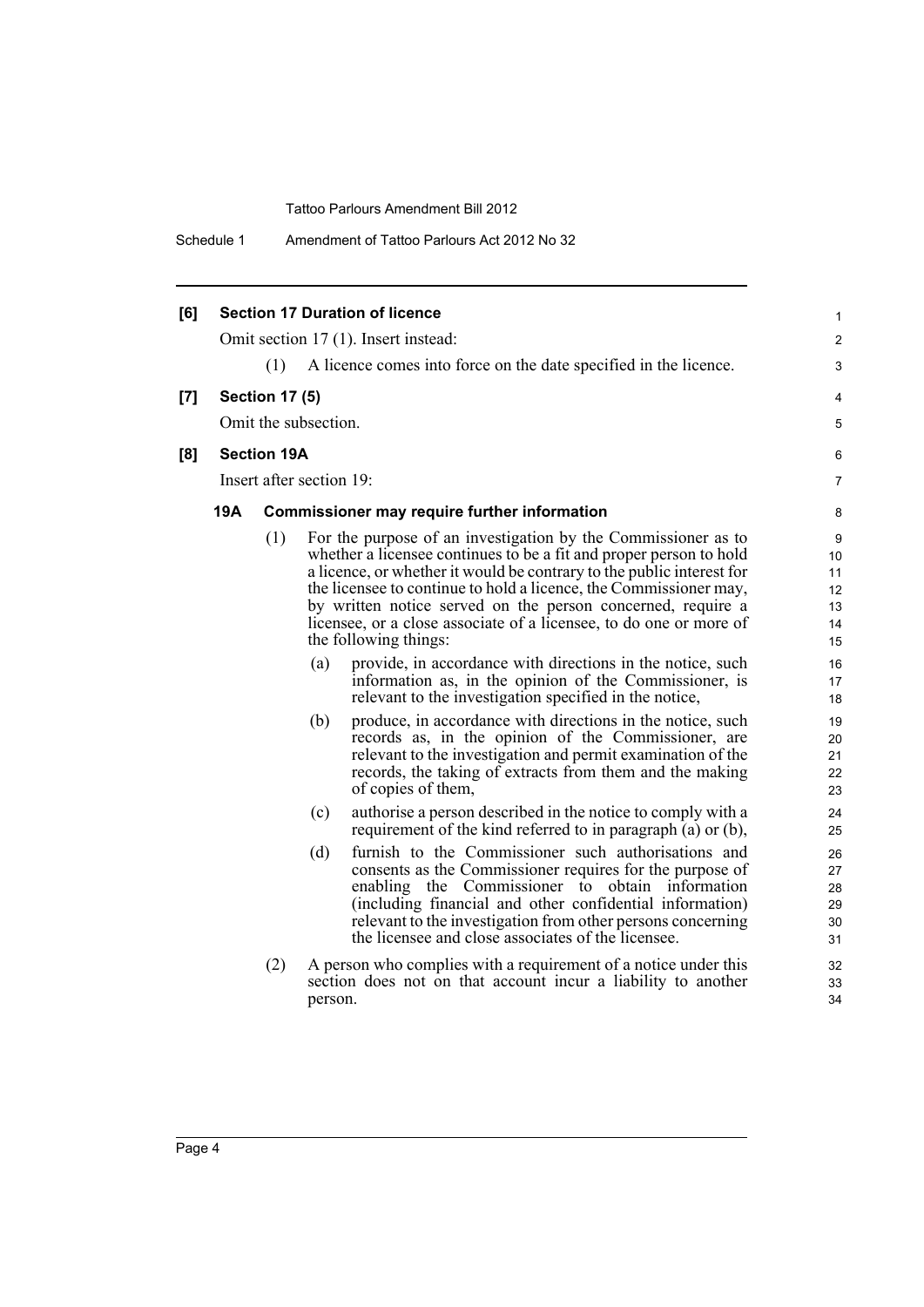#### Amendment of Tattoo Parlours Act 2012 No 32 Schedule 1

| [9]    | <b>Section 22A</b>             |     |                                                                                                                                                                                                                                    | $\mathbf{1}$                  |
|--------|--------------------------------|-----|------------------------------------------------------------------------------------------------------------------------------------------------------------------------------------------------------------------------------------|-------------------------------|
|        | Insert after section 22:       |     |                                                                                                                                                                                                                                    | $\overline{2}$                |
|        | 22A                            |     | Operator not to permit procedures by unlicensed body art<br>tattooists on licensed premises                                                                                                                                        | 3<br>4                        |
|        |                                |     | It is a condition of an operator licence that the licensee must not<br>permit an individual to perform any body art tattooing procedure<br>at the licensed premises unless the individual is the holder of a<br>tattooist licence. | 5<br>6<br>$\overline{7}$<br>8 |
| $[10]$ |                                |     | Section 24 Display of licence information                                                                                                                                                                                          | 9                             |
|        |                                |     | Omit section 24 (a). Insert instead:                                                                                                                                                                                               | 10                            |
|        |                                | (a) | such document or information as may be prescribed by the<br>regulations is conspicuously displayed at the licensed<br>premises, and                                                                                                | 11<br>12<br>13                |
| $[11]$ |                                |     | <b>Section 26 Cancellation of licence</b>                                                                                                                                                                                          | 14                            |
|        |                                |     | Omit section 26 (1). Insert instead:                                                                                                                                                                                               | 15                            |
|        | (1)                            |     | The Director-General must cancel a licence if:                                                                                                                                                                                     | 16                            |
|        |                                | (a) | the applicant does not, within 60 days of being notified of<br>the grant of the licence, collect the licence from the place<br>nominated by the Director-General, or                                                               | 17<br>18<br>19                |
|        |                                | (b) | an adverse security determination is made by the<br>Commissioner about the licensee.                                                                                                                                               | 20<br>21                      |
|        |                                |     | Note. Section 27 of the Crimes (Criminal Organisations Control)<br>Act 2012 provides for the automatic revocation of a licence if an interim<br>control order made with respect to a licensee is confirmed under that Act.         | 22<br>23<br>24                |
| $[12]$ |                                |     | Section 27 Right to seek review from Administrative Decisions Tribunal                                                                                                                                                             | 25                            |
|        |                                |     | Omit "section 17 $(5)$ " from section 27 $(1)$ $(a)$ .                                                                                                                                                                             | 26                            |
|        |                                |     | Insert instead "section 26 $(1)$ (a)".                                                                                                                                                                                             | 27                            |
| $[13]$ | Section 27 (4) (a)             |     |                                                                                                                                                                                                                                    | 28                            |
|        | from a" after "any".           |     | Insert "information identified in the Commissioner's determination as being                                                                                                                                                        | 29<br>30                      |
| $[14]$ | Section 27 (4A) and (4B)       |     |                                                                                                                                                                                                                                    | 31                            |
|        | Insert after section $27(4)$ : |     |                                                                                                                                                                                                                                    | 32                            |
|        | (4A)                           |     | If the Tribunal considers that information identified in the<br>Commissioner's determination as being from a criminal<br>intelligence report or other criminal information referred to in                                          | 33<br>34<br>35                |
|        |                                |     |                                                                                                                                                                                                                                    |                               |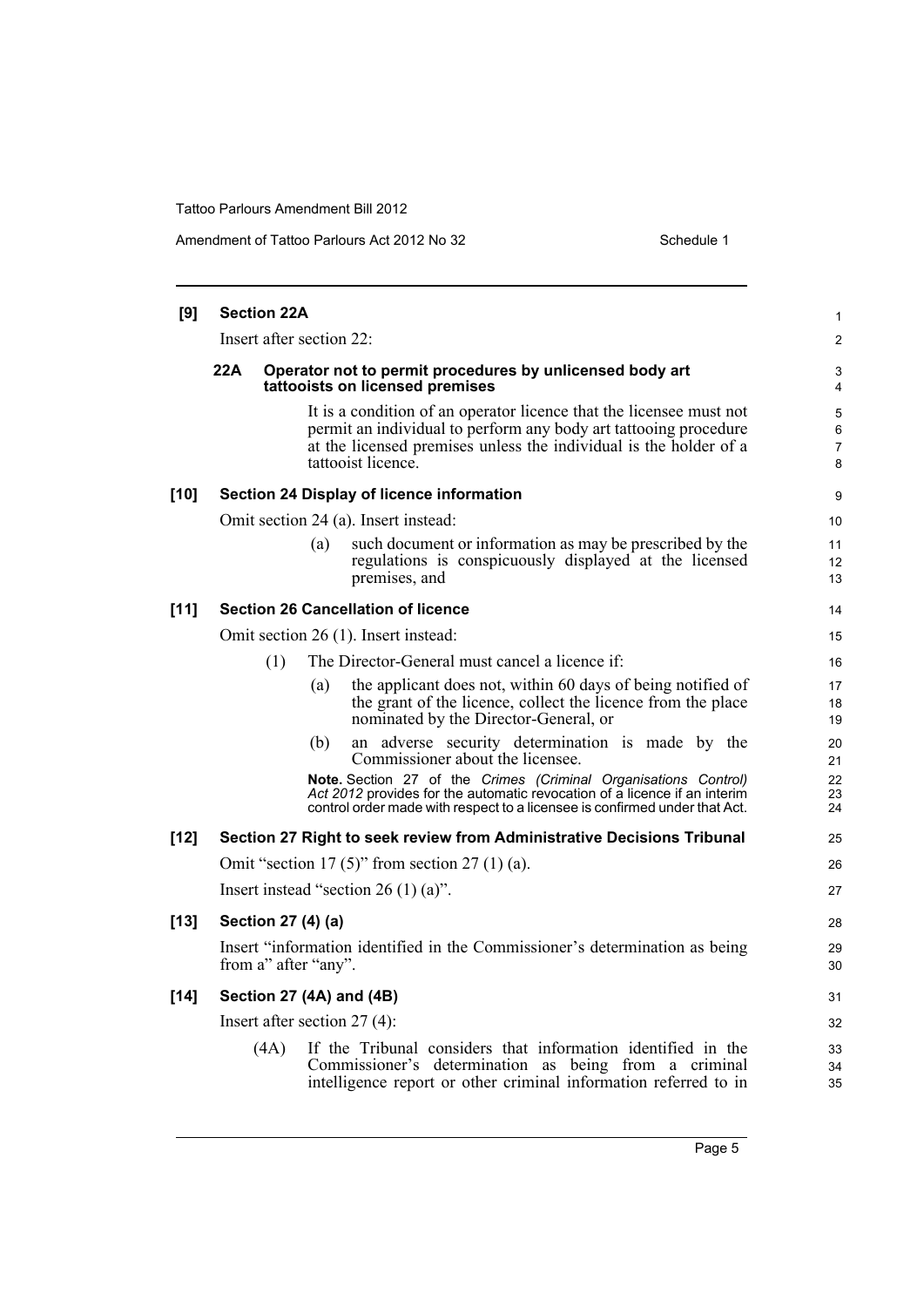section 19 (3) has not been properly identified as such, the Tribunal must ask the Commissioner whether the Commissioner wishes to withdraw the information from consideration by the Tribunal in its determination of an application. (4B) Information that is withdrawn by the Commissioner must not be: (a) disclosed to any person, or (b) taken into consideration by the Tribunal in determining an application. **[15] Part 4, Division 2, heading** Omit the heading. Insert instead: **Division 2 Powers of entry**

9 10

11

12 13

### **[16] Sections 30A–30C**

Insert before section 31:

#### **30A Powers of authorised officers to enter premises without warrant**

- (1) An authorised officer may at any reasonable time enter any licensed premises, or any other premises that the authorised officer reasonably suspects are being used to perform body art tattooing procedures for fee or reward, for the following purposes:
	- (a) for determining whether there has been compliance with, or a contravention of, this Act or the regulations,
	- (b) generally for administering this Act.
- (2) This section does not confer a power to enter any premises or part of premises that are used only for residential purposes without the permission of the occupier or the authority of a search warrant.

#### **30B Powers of authorised officers to enter premises with warrant**

- (1) An authorised officer may apply to an authorised warrants officer for the issue of a search warrant if the authorised officer believes on reasonable grounds that any provision of this Act or the regulations is being or has been contravened on any premises.
- (2) An authorised warrants officer to whom any such application is made may, if satisfied that there are reasonable grounds for doing so, issue a search warrant authorising any authorised officer to enter and search the premises.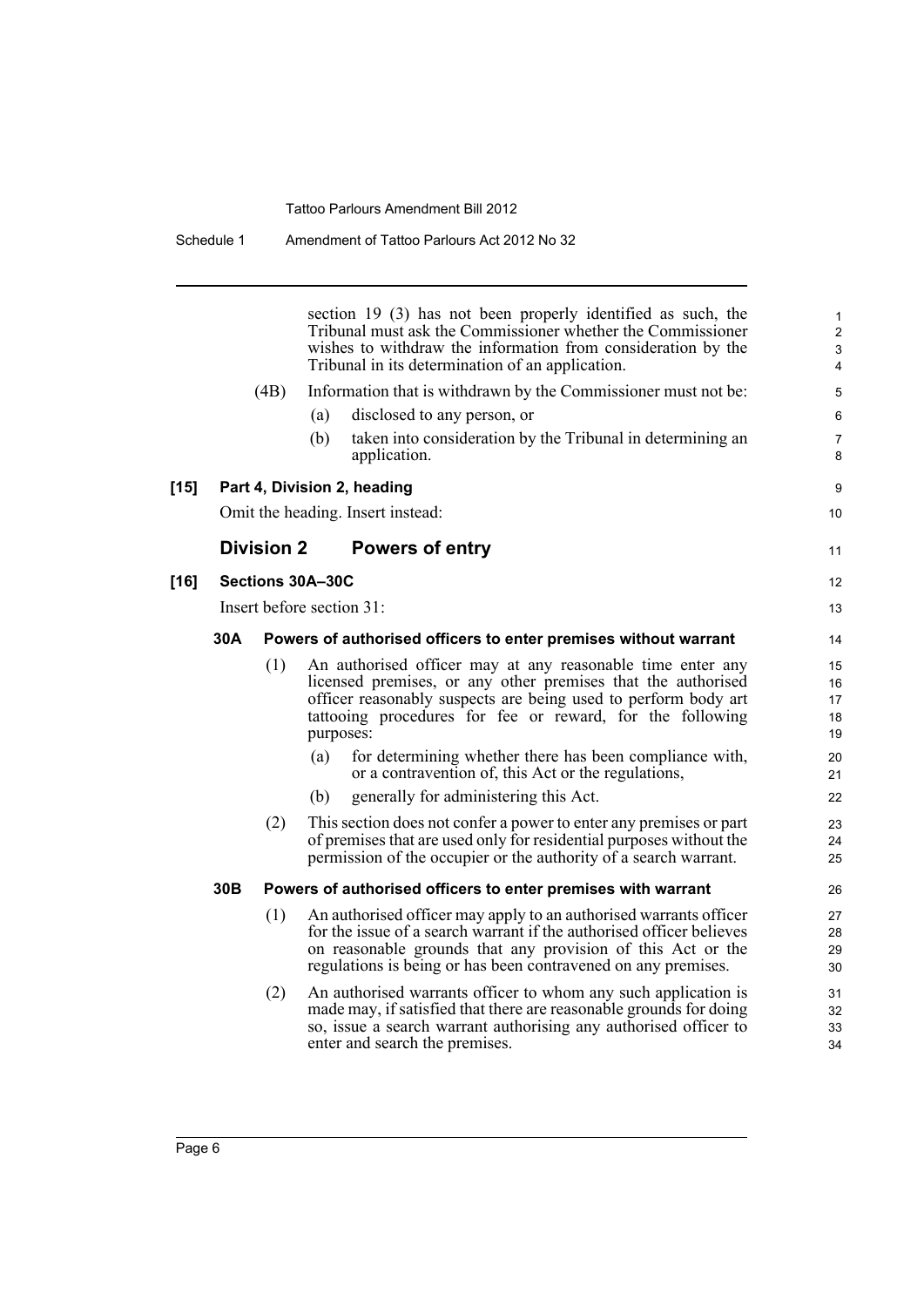Amendment of Tattoo Parlours Act 2012 No 32 Schedule 1

|     | (3) |     | An authorised officer executing a search warrant issued under<br>this section may:                                                                                                             | 1<br>$\overline{\mathbf{c}}$ |
|-----|-----|-----|------------------------------------------------------------------------------------------------------------------------------------------------------------------------------------------------|------------------------------|
|     |     | (a) | enter the premises specified in the warrant, and                                                                                                                                               | 3                            |
|     |     | (b) | search the premises for evidence of a contravention of this<br>Act or the regulations, and                                                                                                     | 4<br>5                       |
|     |     | (c) | exercise any other function of an authorised officer under<br>this Part.                                                                                                                       | 6<br>7                       |
|     | (4) |     | Division 4 of Part 5 of the Law Enforcement (Powers and<br>Responsibilities) Act 2002 applies to a search warrant issued<br>under this section.                                                | 8<br>9<br>10                 |
|     | (5) |     | In this section:                                                                                                                                                                               | 11                           |
|     |     | the | <i>authorised warrants officer</i> means an authorised officer within<br>meaning<br>of the Law<br>Enforcement (Powers<br>and<br>Responsibilities) Act 2002.                                    | 12<br>13<br>14               |
| 30C |     |     | Powers that can be exercised by authorised officers on entry                                                                                                                                   | 15                           |
|     | (1) |     | Without limiting section 32, an authorised officer may, at any<br>premises lawfully entered under this Act for a purpose referred to<br>in section 30A $(1)$ , do any or all of the following: | 16<br>17<br>18               |
|     |     | (a) | examine any licence, registers, books, records or other<br>documents on the premises,                                                                                                          | 19<br>20                     |
|     |     | (b) | make a copy on the premises of any licence, registers,<br>books, records or other documents and retain that copy,                                                                              | 21<br>22                     |
|     |     | (c) | require any person to make a copy on the premises of any<br>licence, registers, books, records or other documents and<br>give that copy to the authorised officer to retain,                   | 23<br>24<br>25               |
|     |     | (d) | take such photographs, films, audio, video or other<br>recordings as the authorised officer considers necessary,                                                                               | 26<br>27                     |
|     |     | (e) | require any person to produce any licence, registers,<br>books, records or other documents on the premises,                                                                                    | 28<br>29                     |
|     |     | (f) | require any person to answer any question relating to any<br>licence, registers, books, records or other documents or<br>any other relevant matter,                                            | 30<br>31<br>32               |
|     |     | (g) | take any licence, registers, books, records or other<br>documents from the premises for the purposes of copying<br>them,                                                                       | 33<br>34<br>35               |
|     |     | (h) | seize any licence, registers, books, records or other<br>documents, or any other thing that the authorised officer<br>believes on reasonable grounds is connected with an                      | 36<br>37<br>38               |

offence against this Act or the regulations.

39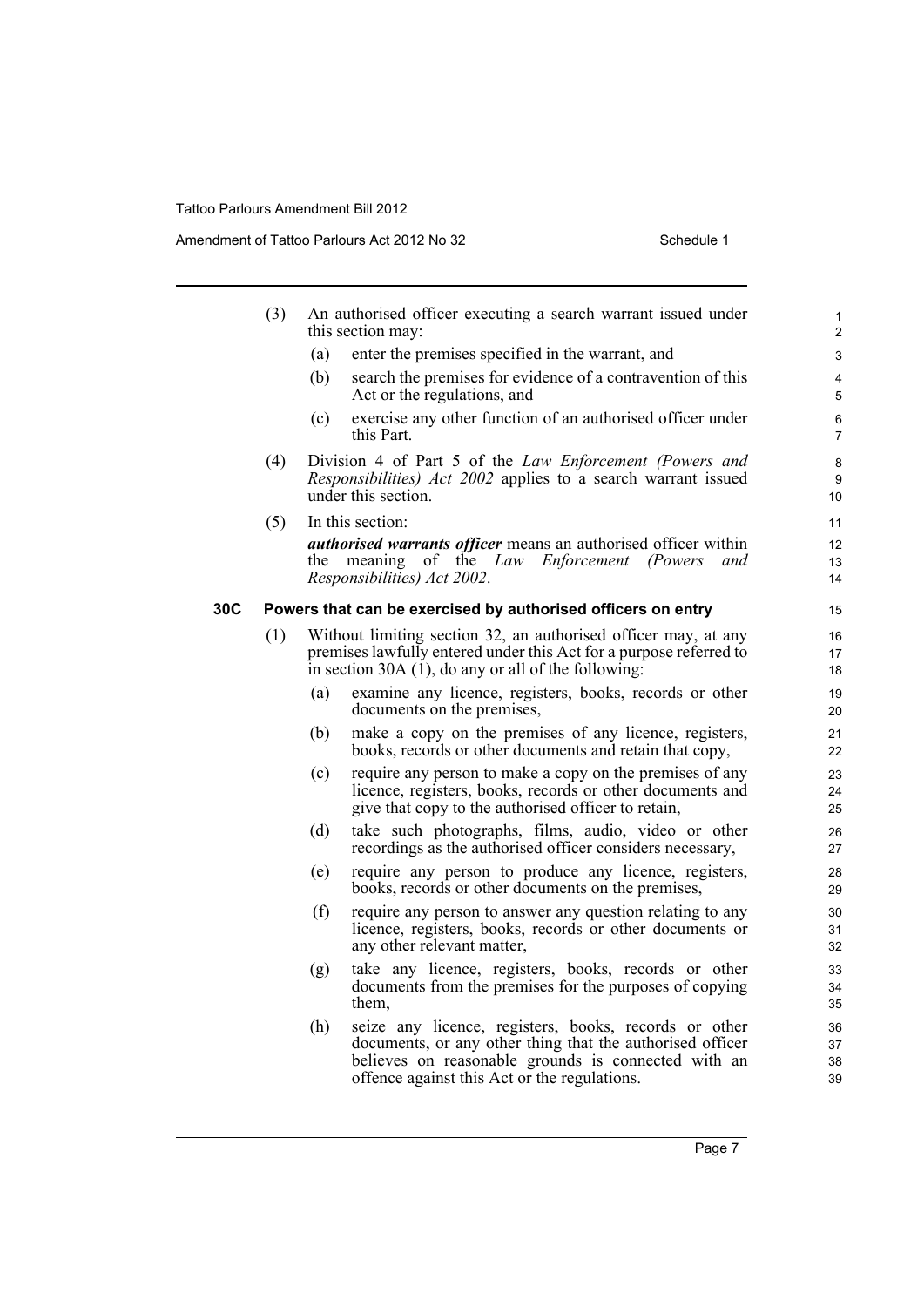|        | (2)                | The power to seize anything connected with an offence includes<br>a power to seize anything that will provide evidence of the<br>commission of an offence.                                                                                                                                                         |  |
|--------|--------------------|--------------------------------------------------------------------------------------------------------------------------------------------------------------------------------------------------------------------------------------------------------------------------------------------------------------------|--|
|        | (3)                | Any registers, books, records or other documents taken only for<br>the purpose of copying them must be returned when that copying<br>is completed.                                                                                                                                                                 |  |
| $[17]$ |                    | Part 4, Division 3, heading                                                                                                                                                                                                                                                                                        |  |
|        |                    | Insert before section 32:                                                                                                                                                                                                                                                                                          |  |
|        | <b>Division 3</b>  | Other enforcement provisions                                                                                                                                                                                                                                                                                       |  |
| $[18]$ | <b>Section 33</b>  |                                                                                                                                                                                                                                                                                                                    |  |
|        |                    | Omit the section. Insert instead:                                                                                                                                                                                                                                                                                  |  |
|        | 33                 | Hindering or obstruction of authorised officer                                                                                                                                                                                                                                                                     |  |
|        |                    | A person must not, without reasonable excuse:                                                                                                                                                                                                                                                                      |  |
|        |                    | obstruct, hinder or interfere with an authorised officer in<br>(a)<br>the exercise of a function under this Act, or                                                                                                                                                                                                |  |
|        |                    | fail to comply with any requirement made of the person by<br>(b)<br>an authorised officer in the exercise of a function under<br>this Act.                                                                                                                                                                         |  |
|        |                    | Maximum penalty: 20 penalty units.                                                                                                                                                                                                                                                                                 |  |
| $[19]$ |                    | <b>Section 41 Regulations</b>                                                                                                                                                                                                                                                                                      |  |
|        |                    | Omit section 41 (2) (c). Insert instead:                                                                                                                                                                                                                                                                           |  |
|        |                    | without limiting paragraph (f), the application of, or<br>(c)<br>exemption from, licensing requirements in connection<br>with body art tattooing shows or exhibitions and the short<br>term approval of the performing of body art tattooing<br>procedures (including the issue of permits for those<br>purposes), |  |
| [20]   | Section 41 (2) (e) |                                                                                                                                                                                                                                                                                                                    |  |
|        |                    | Insert "refund," after "waiver,".                                                                                                                                                                                                                                                                                  |  |
| $[21]$ | Section 41 (2) (g) |                                                                                                                                                                                                                                                                                                                    |  |
|        |                    | Insert after section 41 $(2)$ $(f)$ :                                                                                                                                                                                                                                                                              |  |
|        |                    | the making, keeping and inspection of records in<br>(g)<br>connection with the carrying on of body art tattooing<br>businesses.                                                                                                                                                                                    |  |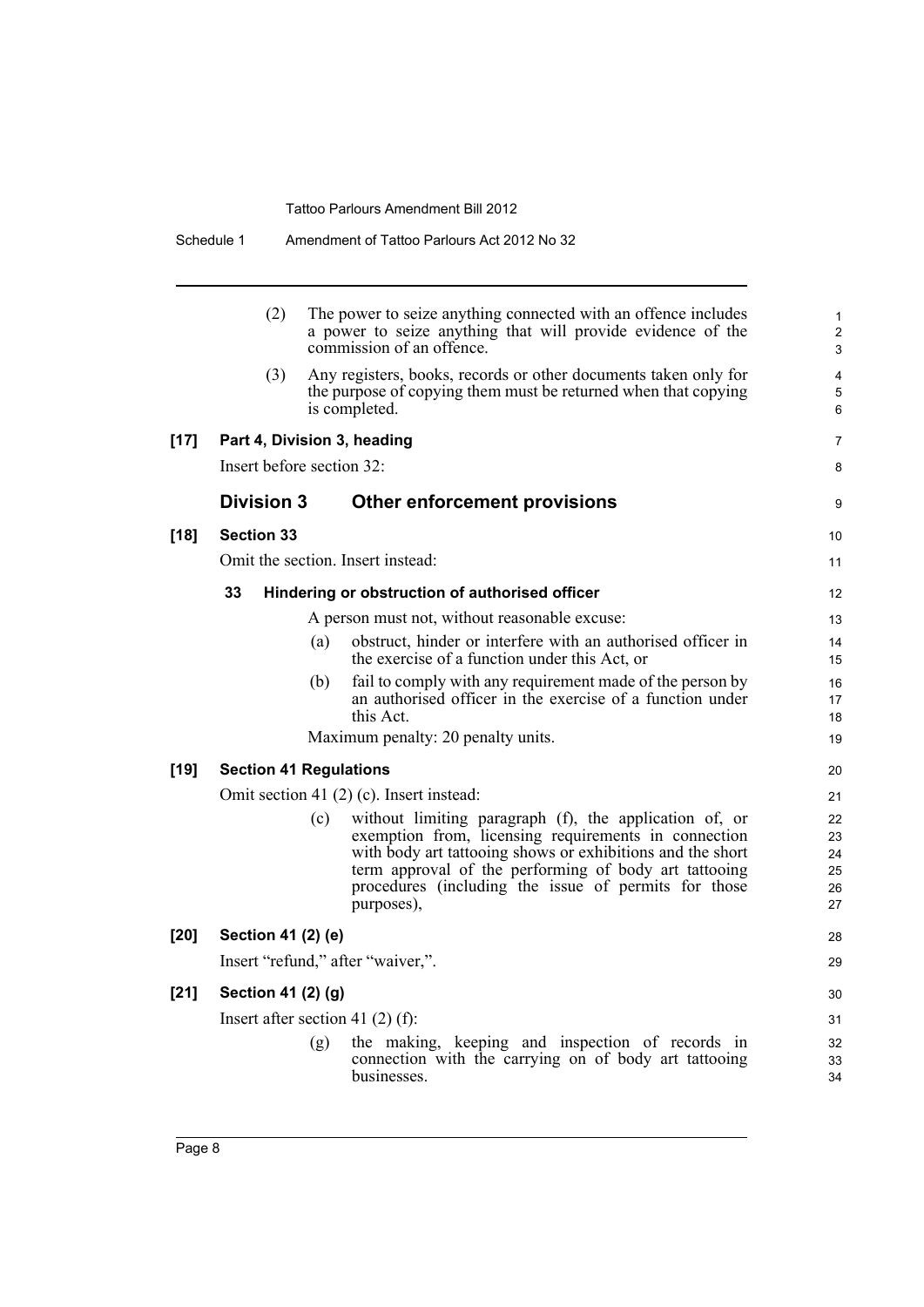| [22] |        |     | Schedule 1 Savings, transitional and other provisions<br>Insert after clause 3:                                                                                                                                                      | $\mathbf{1}$<br>$\overline{2}$ |
|------|--------|-----|--------------------------------------------------------------------------------------------------------------------------------------------------------------------------------------------------------------------------------------|--------------------------------|
|      | Part 3 |     | Provisions consequent on enactment of<br><b>Tattoo Parlours Amendment Act 2012</b>                                                                                                                                                   | 3<br>$\overline{4}$            |
|      | 4      |     | <b>Existing applications and licences</b>                                                                                                                                                                                            | 5                              |
|      |        | (1) | Amendments to sections 16 and 17 by the <i>Tattoo Parlours</i><br><i>Amendment Act 2012</i> apply in respect of all licences, whether or<br>not granted before the commencement of that Act.                                         | 6<br>$\overline{7}$<br>8       |
|      |        | (2) | Amendments to sections 4, 11 and 27 by the Tattoo Parlours<br>Amendment Act 2012 extend to an application for a licence that<br>lodged, but not finally determined, before<br>the<br>was<br>commencement of that Act.                | 9<br>10<br>11<br>12            |
|      | 5      |     | Right to review where licence not granted within 60 days                                                                                                                                                                             | 13                             |
|      |        |     | For the purposes of section $27(2)$ , an application for a licence<br>lodged before the day that is 6 months after the commencement<br>of the <i>Tattoo Parlours Amendment Act 2012</i> is taken to have been<br>lodged on that day. | 14<br>15<br>16<br>17           |